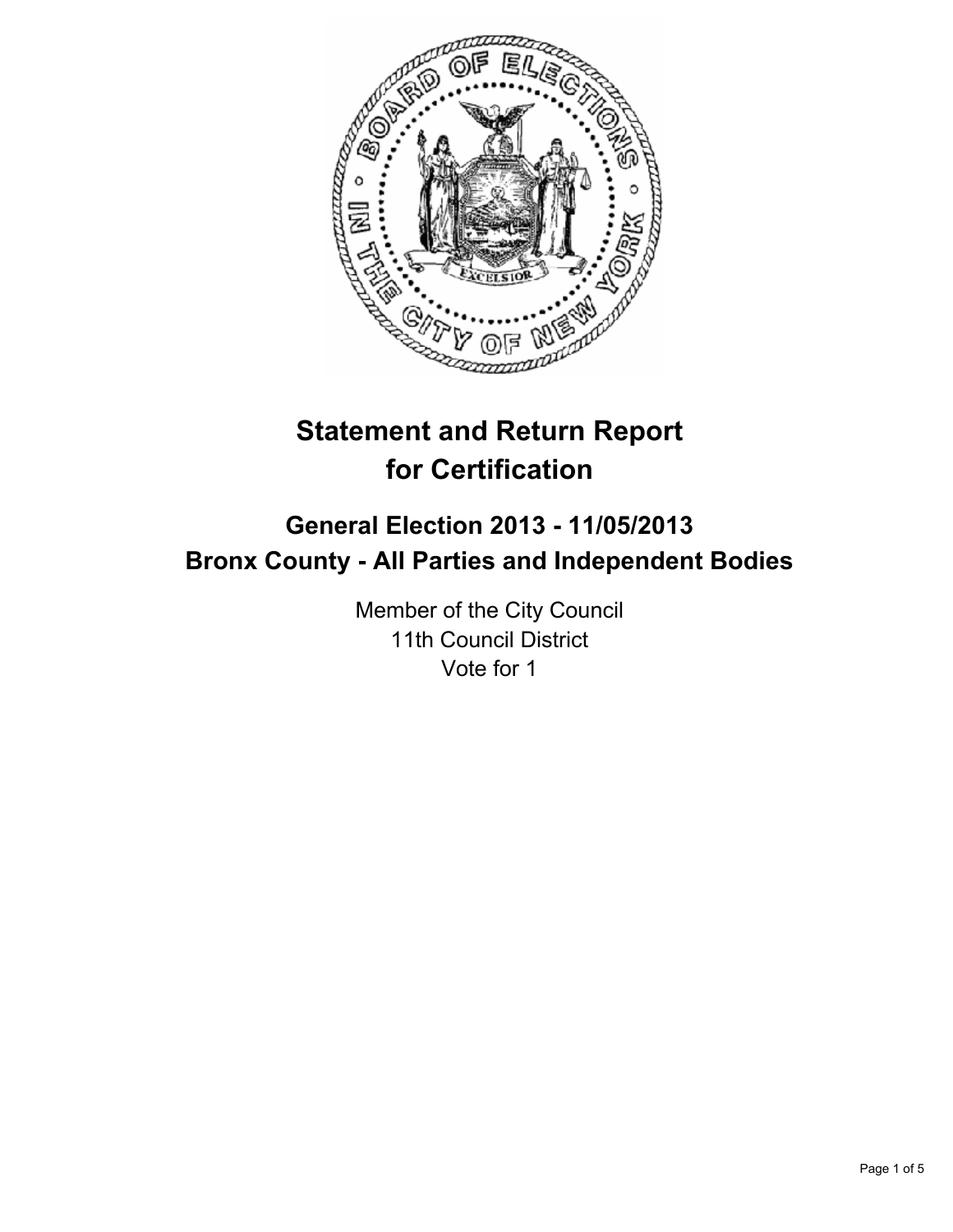

## **Assembly District 78**

| <b>PUBLIC COUNTER</b>                                    | 1,212 |
|----------------------------------------------------------|-------|
| <b>EMERGENCY</b>                                         | 0     |
| ABSENTEE/MILITARY                                        | 26    |
| <b>FEDERAL</b>                                           | 0     |
| <b>SPECIAL PRESIDENTIAL</b>                              | 0     |
| <b>AFFIDAVIT</b>                                         | 37    |
| <b>Total Ballots</b>                                     | 1,275 |
| Less - Inapplicable Federal/Special Presidential Ballots | 0     |
| <b>Total Applicable Ballots</b>                          | 1,275 |
| ANDREW COHEN (DEMOCRATIC)                                | 957   |
| PATRICIA BRINK (REPUBLICAN)                              | 90    |
| WILLIAM KALAIDJIAN (CONSERVATIVE)                        | 28    |
| ANDREW COHEN (WORKING FAMILIES)                          | 44    |
| JOHN REYNOLDS (GREEN)                                    | 28    |
| CHERYL KEELING (SCHOOL CHOICE)                           | 21    |
| UNATTRIBUTABLE WRITE-IN (WRITE-IN)                       | 1     |
| <b>Total Votes</b>                                       | 1,169 |
| Unrecorded                                               | 106   |

#### **Assembly District 80**

| PUBLIC COUNTER                                           | 2,529 |
|----------------------------------------------------------|-------|
| <b>EMERGENCY</b>                                         | 1     |
| ABSENTEE/MILITARY                                        | 50    |
| <b>FEDERAL</b>                                           | 0     |
| <b>SPECIAL PRESIDENTIAL</b>                              | 0     |
| <b>AFFIDAVIT</b>                                         | 58    |
| <b>Total Ballots</b>                                     | 2,638 |
| Less - Inapplicable Federal/Special Presidential Ballots | 0     |
| <b>Total Applicable Ballots</b>                          | 2,638 |
| ANDREW COHEN (DEMOCRATIC)                                | 2,077 |
| PATRICIA BRINK (REPUBLICAN)                              | 120   |
| WILLIAM KALAIDJIAN (CONSERVATIVE)                        | 32    |
| ANDREW COHEN (WORKING FAMILIES)                          | 79    |
| JOHN REYNOLDS (GREEN)                                    | 37    |
| CHERYL KEELING (SCHOOL CHOICE)                           | 39    |
| DIANE LIGHTBOURNE (WRITE-IN)                             | 1     |
| <b>Total Votes</b>                                       | 2,385 |
| Unrecorded                                               | 253   |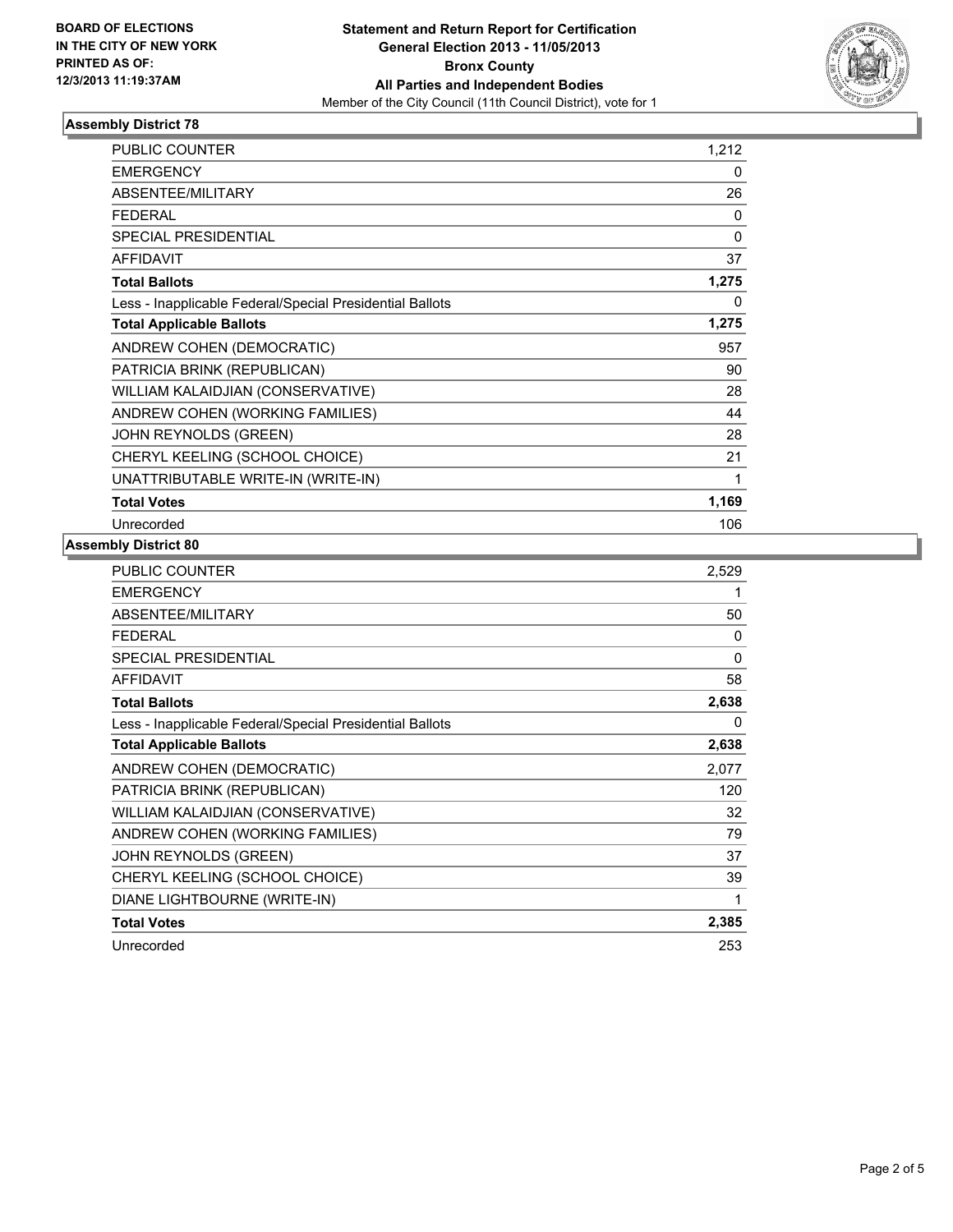

## **Assembly District 81**

| <b>PUBLIC COUNTER</b>                                    | 16,526           |
|----------------------------------------------------------|------------------|
| <b>EMERGENCY</b>                                         | 10               |
| ABSENTEE/MILITARY                                        | 620              |
| <b>FEDERAL</b>                                           | 0                |
| <b>SPECIAL PRESIDENTIAL</b>                              | 0                |
| <b>AFFIDAVIT</b>                                         | 179              |
| <b>Total Ballots</b>                                     | 17,335           |
| Less - Inapplicable Federal/Special Presidential Ballots | 0                |
| <b>Total Applicable Ballots</b>                          | 17,335           |
| ANDREW COHEN (DEMOCRATIC)                                | 11,528           |
| PATRICIA BRINK (REPUBLICAN)                              | 2,168            |
| WILLIAM KALAIDJIAN (CONSERVATIVE)                        | 480              |
| ANDREW COHEN (WORKING FAMILIES)                          | 821              |
| JOHN REYNOLDS (GREEN)                                    | 442              |
| CHERYL KEELING (SCHOOL CHOICE)                           | 492              |
| AARON GHITELMAN (WRITE-IN)                               | 1                |
| ANDY KING (WRITE-IN)                                     | 1                |
| CLIFF STANTON (WRITE-IN)                                 | 5                |
| CLIFF STATON (WRITE-IN)                                  | 1                |
| CLIFFORD STANTON (WRITE-IN)                              | $\boldsymbol{2}$ |
| IRYNA PROZTIUHON (WRITE-IN)                              | $\mathbf{1}$     |
| JAMIN JEWELL (WRITE-IN)                                  | 1                |
| KEVIN CLARK (WRITE-IN)                                   | 1                |
| KEVIN SORBO (WRITE-IN)                                   | 1                |
| SCOTT KENNEDY (WRITE-IN)                                 | 1                |
| TINA OWENS (WRITE-IN)                                    | $\mathbf{1}$     |
| TOM DURHAM (WRITE-IN)                                    | 1                |
| UNATTRIBUTABLE WRITE-IN (WRITE-IN)                       | $\overline{2}$   |
| <b>Total Votes</b>                                       | 15,950           |
| Unrecorded                                               | 1,385            |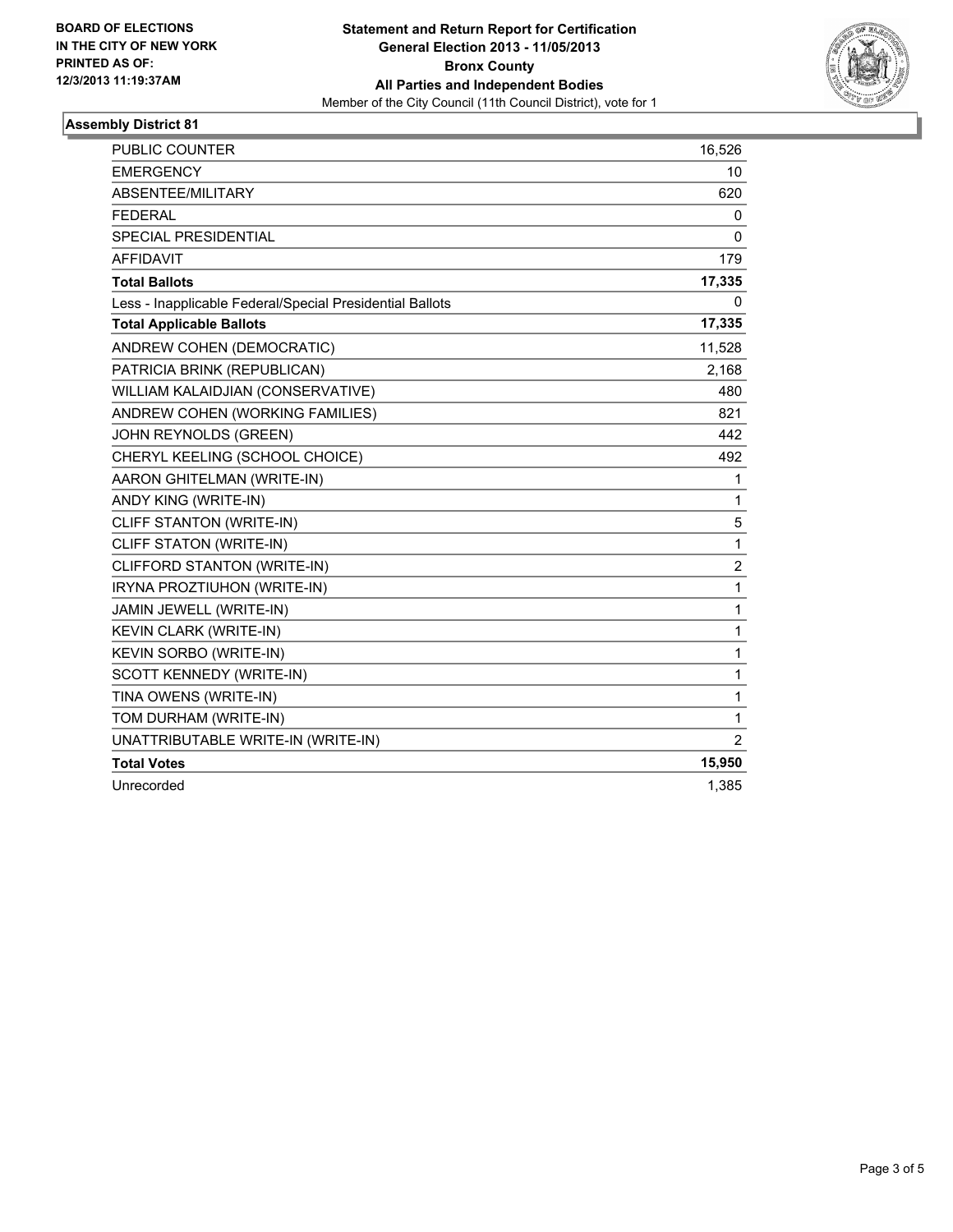

## **Assembly District 83**

| <b>PUBLIC COUNTER</b>                                    | 172            |
|----------------------------------------------------------|----------------|
| <b>EMERGENCY</b>                                         | 0              |
| <b>ABSENTEE/MILITARY</b>                                 | 4              |
| <b>FEDERAL</b>                                           | $\mathbf{0}$   |
| <b>SPECIAL PRESIDENTIAL</b>                              | $\mathbf{0}$   |
| <b>AFFIDAVIT</b>                                         | 0              |
| <b>Total Ballots</b>                                     | 176            |
| Less - Inapplicable Federal/Special Presidential Ballots | 0              |
| <b>Total Applicable Ballots</b>                          | 176            |
| ANDREW COHEN (DEMOCRATIC)                                | 153            |
| PATRICIA BRINK (REPUBLICAN)                              | 1              |
| WILLIAM KALAIDJIAN (CONSERVATIVE)                        | $\overline{2}$ |
| ANDREW COHEN (WORKING FAMILIES)                          | 5              |
| JOHN REYNOLDS (GREEN)                                    | 1              |
| CHERYL KEELING (SCHOOL CHOICE)                           | 0              |
| TREVOR ARCHER (WRITE-IN)                                 | 1              |
| <b>Total Votes</b>                                       | 163            |
| Unrecorded                                               | 13             |